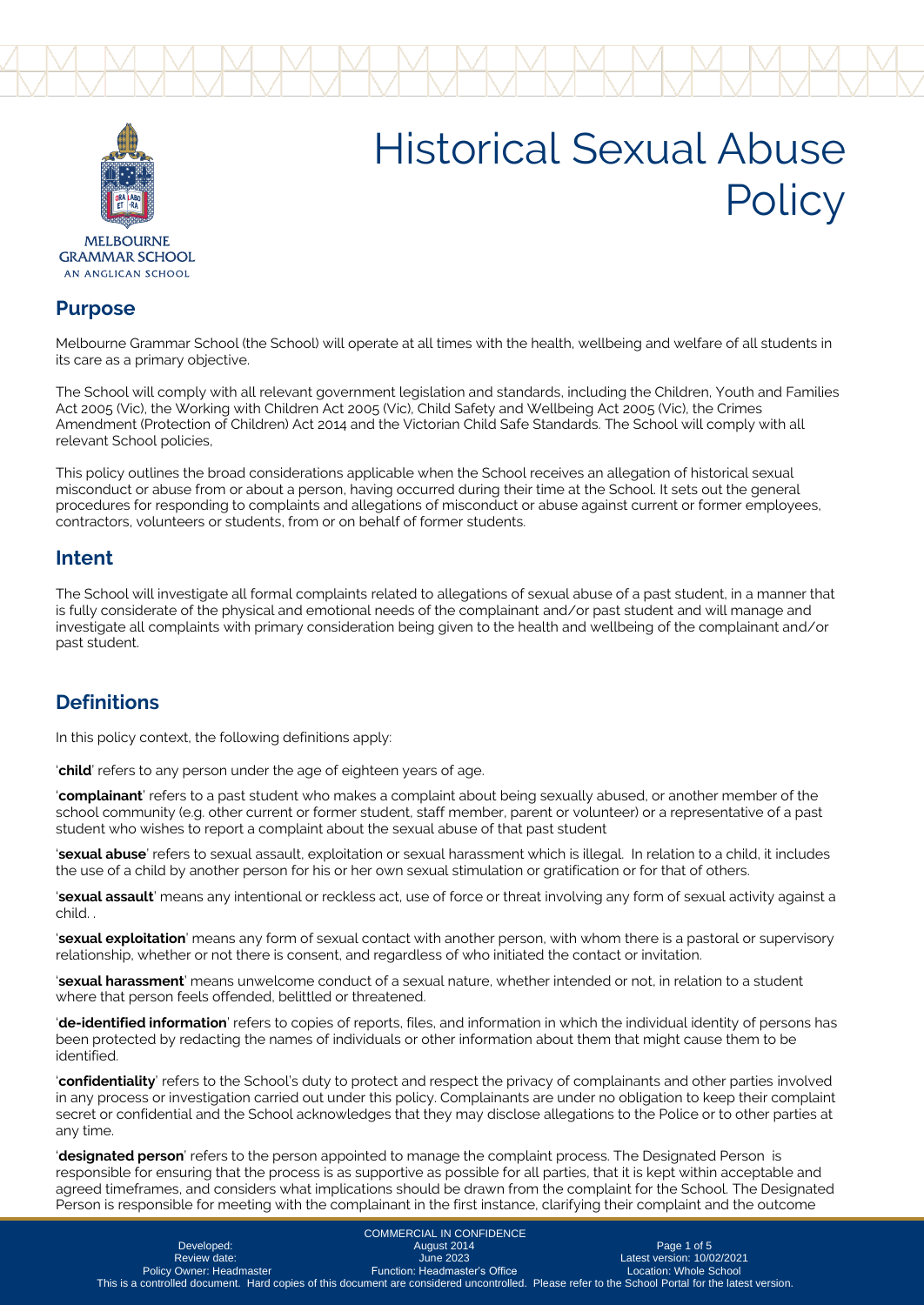



they are seeking. They should ensure that appropriate support is available to the complainant to assist them in this process. The Designated Person will be the Headmaster in most circumstances. However, there may be circumstances where that is not appropriate and the responsibility would be assigned to another member of the School Executive, the Chair of School Council or an appropriate independent expert or agency in accordance with this Policy.

'**investigator**' refers to any person appointed by the Designated Person to analyse the complaint, inquire into allegations made and to prepare a report with findings on the complaint. The enquiries must always be based on the principles of procedural fairness. The findings should as much as practicable be evidence based.

'**blind report**' refers to a formal report made by the School to the Police, or other relevant authority, referring to allegations of a criminal nature made by a complainant, with or without the complainant's permission, which identifies the alleged respondent, but not the complainant.

### **Guiding Principles**

Any past student has the right to make a complaint about any aspect of their School experience.

Complainants who raise allegations of a criminal nature will be advised of their right, and may be encouraged, to make a formal complaint to the Police or other appropriate authority. The School will always reserve its right to refer a complaint to the Police or other relevant authority, with or without the complainant's permission (e.g. via a blind report).

All formal complaints will be taken seriously and will be addressed, and complainants responded to, in a timely manner.

The School will offer the complainant access to the School's pastoral and counselling services, or other services as deemed appropriate, to assist and support the complainant throughout the process.

As far as it is in its power to do so and as is appropriate in the circumstances, the School will consider claims for reparation in cases where historical sexual abuse is found, on balance, to have occurred. Such reparations may include, but are not limited to, assistance with access to counselling or other support services, remedial actions to prevent reoccurrence of similar actions (if the risk remains) and or compensation and apologies.

Reparations may only be offered to the claimant, complainant or complainants with the approval of the School Council.

The School's processes, as set out in this Policy, will:

- be based on principles of procedural fairness for all parties
- treat complainants with respect, compassion and professionalism, rather than a legalistic approach
- be as open and transparent as possible, whilst respecting people's rights to privacy and confidentiality
- ·
- · reflect a commitment to address past grievances and provide a pathway towards recovery, healing and justice
- endeavour to ensure staff maintain confidentiality and appropriate record-keeping
- · consider the complainant's expressed wishes, gender, culture, language and accessibility, throughout the process
- respect the rights of the respondent with regard to untested allegations
- subject to privacy considerations, empower the School to release a relevant student file to the complainant, subject to redacting or removing material that would identify others (breaching the privacy rights of other persons)
- use de-identified information, where it is appropriate to do so, during the investigation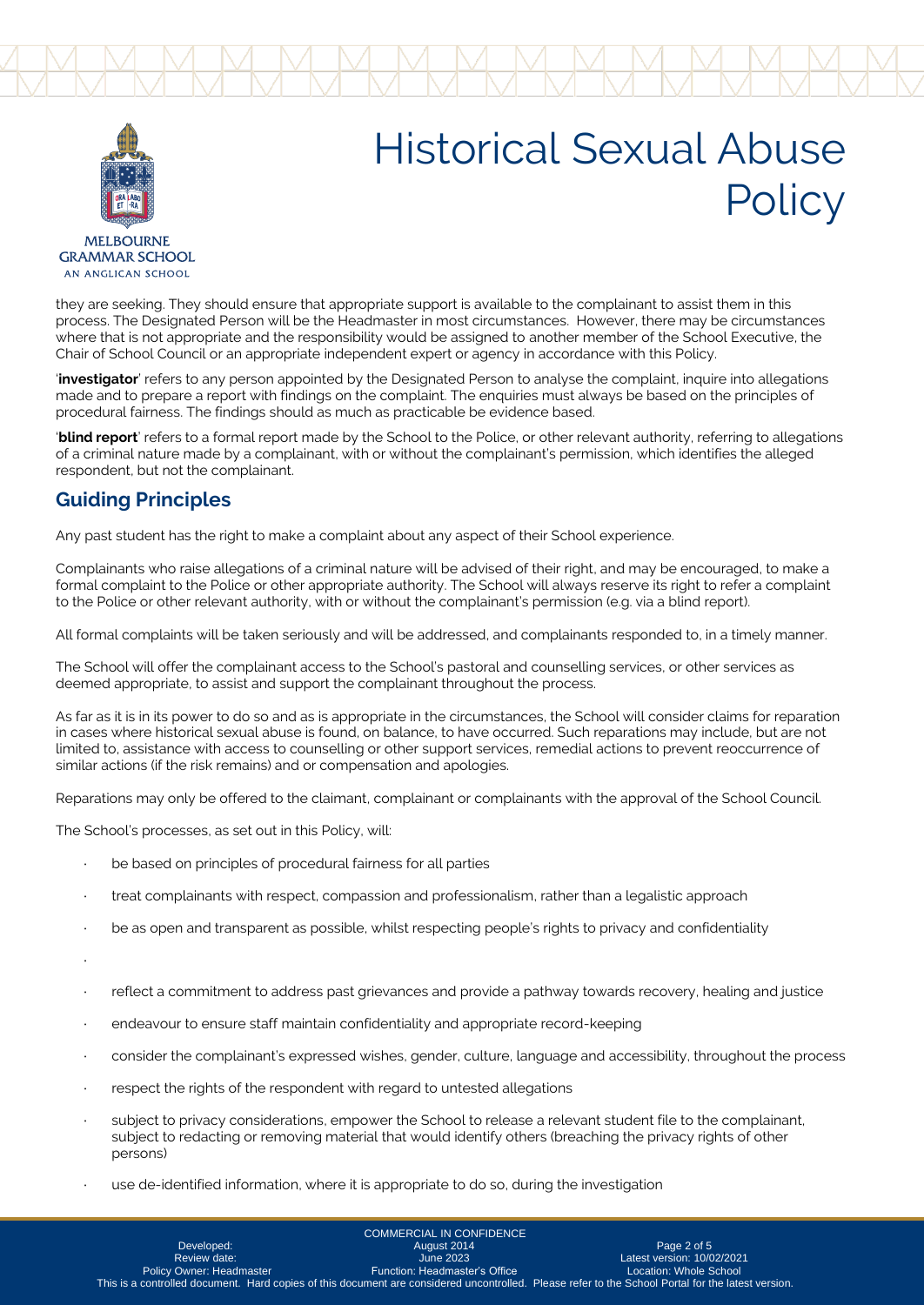



**MEI BOLIRNE GRAMMAR SCHOOL** AN ANGLICAN SCHOOL

- where a crime appears to have been committed, encourage the complainant to report the matter to the Police or other appropriate authority. In addition, the School will act in accordance with its ethical and legal obligations. Relevant authorities (including the Victoria Police and/or the Victorian Institute of Teaching) will be notified, where such notification is mandated under law, or in circumstances where the School views this action as necessary to prevent further harm (e.g. where the alleged respondent is still employed by the School, or elsewhere). To this extent, the School may not be able to provide an undertaking as to confidentiality to either the complainant or the respondent. The School will fully cooperate with any investigations undertaken by an Authority.
- provide pastoral care and support to the complainant throughout the process

It is generally expected that the Headmaster will take responsibility for receiving and resolving a formal complaint in accordance with this policy. However, there may be circumstances where the Headmaster's direct involvement would be inappropriate. These include:

- · Where the complaint involves an allegation concerning the Headmaster or a close associate of the Headmaster. In this case, the matter should be directed to the Chair of School Council, or to the Head of Counselling and Psychological Services or Senior Chaplain, who will immediately and confidentially refer it to the Chair of School Council. The Chair of School Council will ensure that the matter is handled appropriately and in accordance with the School's Child Safe policies. This includes selection of the Designated Person.
- Where the complainant would be more comfortable in dealing with a member of the pastoral staff rather than the Headmaster. In this instance, the complainant will be referred to the Head of Counselling and Psychological Services or the Senior Chaplain. The Headmaster must be informed of the complaint as soon as possible and remains accountable for ensuring an appropriate process. The Headmaster must in this situation also inform the Chair of School Council of the complaint. The Headmaster, in consultation with the Chair of School Council, will be responsible for the selection of a Designated Person, having regard to the complainant's wishes.

### **Accountabilities**

- The Headmaster or Designated Person is responsible for ensuring that the School Council is informed of all findings and recommendations which result from complaint investigations.
- · The Director of Finance and Administration is responsible for providing summaries and statistics regarding such complaints to the School Council and School Executive.
- Any complaint about the management of a complaint by the Headmaster or Designated Person, can be referred to the Chair of School Council, or alternatively to the Head of Counselling and Psychological Services or Senior Chaplain, both of whom who must inform the Chair of School Council.

## **Receiving and Managing Complaints**

The School will investigate all formal complaints that relate to sexual abuse that may have occurred to a past student while they were in the School's care.

- · A formal complaint is a registration of dissatisfaction with the School, lodged verbally or in writing, by a past student or their representative. A complaint may be related to a specific episode or failure in provision of service that has resulted in an impact on an individual or group. A general expression of concern is not a complaint.
- A complaint may be made by a past student who suffered the alleged conduct, or their representative. Where the person making the complaint is not a past student, they must demonstrate that the past student has authorised them to make the complaint on their behalf, unless this involves a child as a complainant, being represented by a parent or legal guardian.
- A complaint may relate to the conduct of a current or past employee, contractor, volunteer, or student.
- The complaint will be managed with full regard to this Policy and/or the School's Child Safe Policy and Procedures.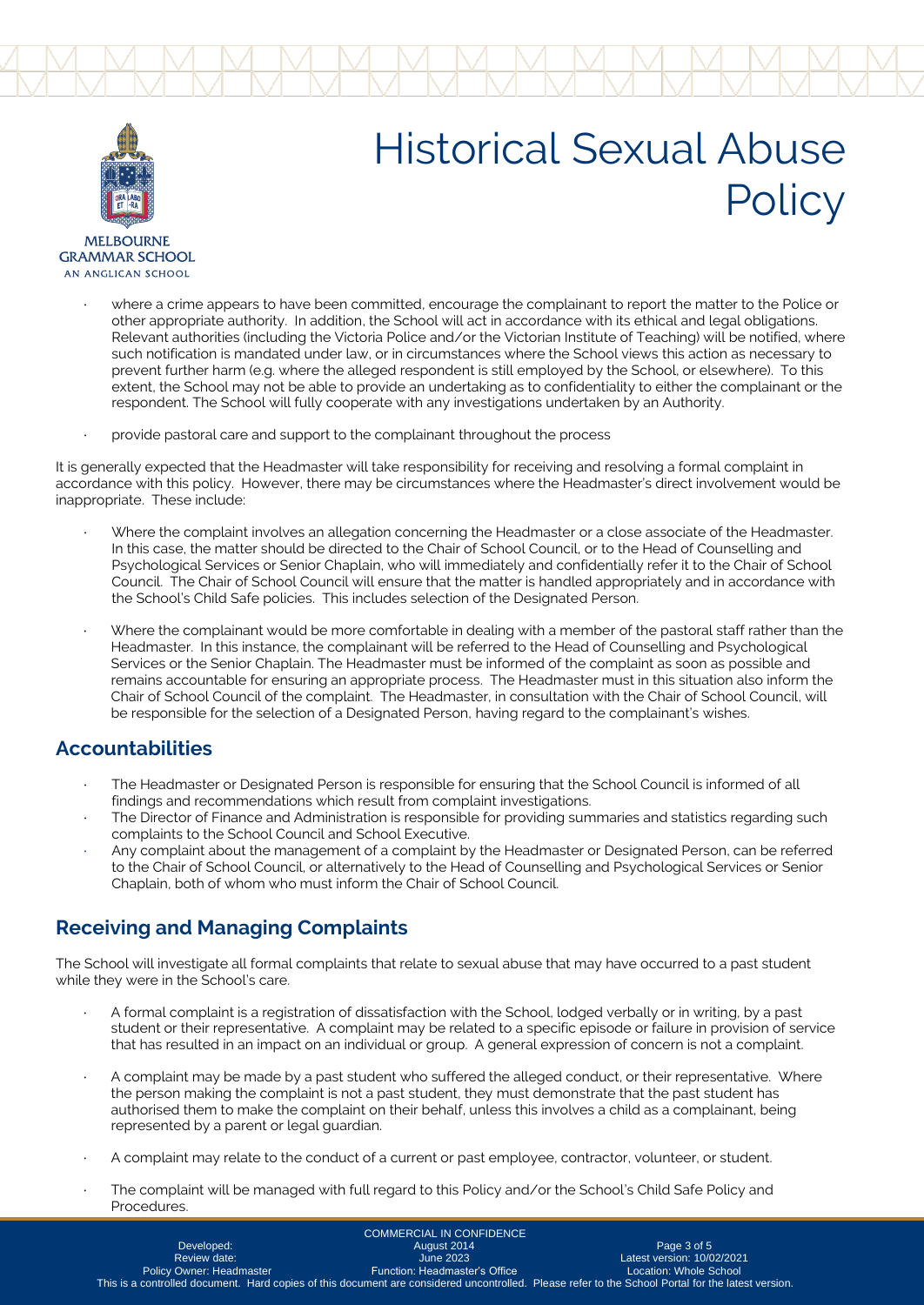



**MEI BOLIRNE GRAMMAR SCHOOL** AN ANGLICAN SCHOOL

- In most instances, it is anticipated that the complainant would direct his or her complaint to the appropriate person as identified in this policy, which is publicly available.
- Should a complainant make initial contact via School reception, or a general member of staff, they should be referred to the Headmaster. However, should the complainant be reluctant, or unwilling to communicate with the Headmaster on the matter, they may be referred to the Head of Counselling and Psychological Services, or the Senior Chaplain (at the option of the complainant), who will then proceed in accordance with the above Guiding Principles.
- The complainant will be referred to this Policy and/or the Child Safe Policy and will be encouraged to outline their complaint in writing if they have not already done.so.
- The School will report the matter to relevant authorities as required under its Child Safe obligations.
- Subject to Privacy legislation, the School will provide the complainant with full access to, and copies of, any information and records that contain information about them and their time at the School.
- The Designated Person will offer the complainant access to the School's pastoral support services, through the Head of Counselling and Psychological Services, the School Chaplain, or an independent counselling service.
- Should the complainant decide that they do not wish to proceed with the complaint, the Designated Person will offer the complainant appropriate access to Melbourne Grammar School counselling services, or an independent counselling service for an agreed period, by way of follow-up to support any healing process.
- Where deemed appropriate by the School, the School may seek to proceed with an investigation after a complaint has been withdrawn by the complainant, particularly when the School holds any concerns for the welfare of any current or former students, or other members of the community, and/or in line with any Mandatory Reporting or Child Safe requirements.

## **Investigations**

The School will investigate the allegations in all cases when a complaint has been formalised.

When the School is made aware, informally, of an allegation, e.g. via rumour or hearsay, it will record the specific details in writing, in so far as they can be ascertained. In deciding whether to investigate such matters further, the School will have regard to factors such as:

- the circumstances involved and whether further investigation is likely to lead to additional relevant information being obtained
- whether corroborative evidence exists (e.g. similar allegations have been made by other students against an alleged respondent)
- whether there is a reasonable belief that further harm could be done (e.g. the alleged respondent is still employed at the School or elsewhere)
- the potential impact on the former student or students allegedly abused

If it is determined, on reasonable grounds, that a complaint or informal allegation, rumour or hearsay is vexatious or frivolous, it will not be investigated further.

### **Process**

The complaint will be referred in accordance with the above Guiding Principles. The person to whom it is